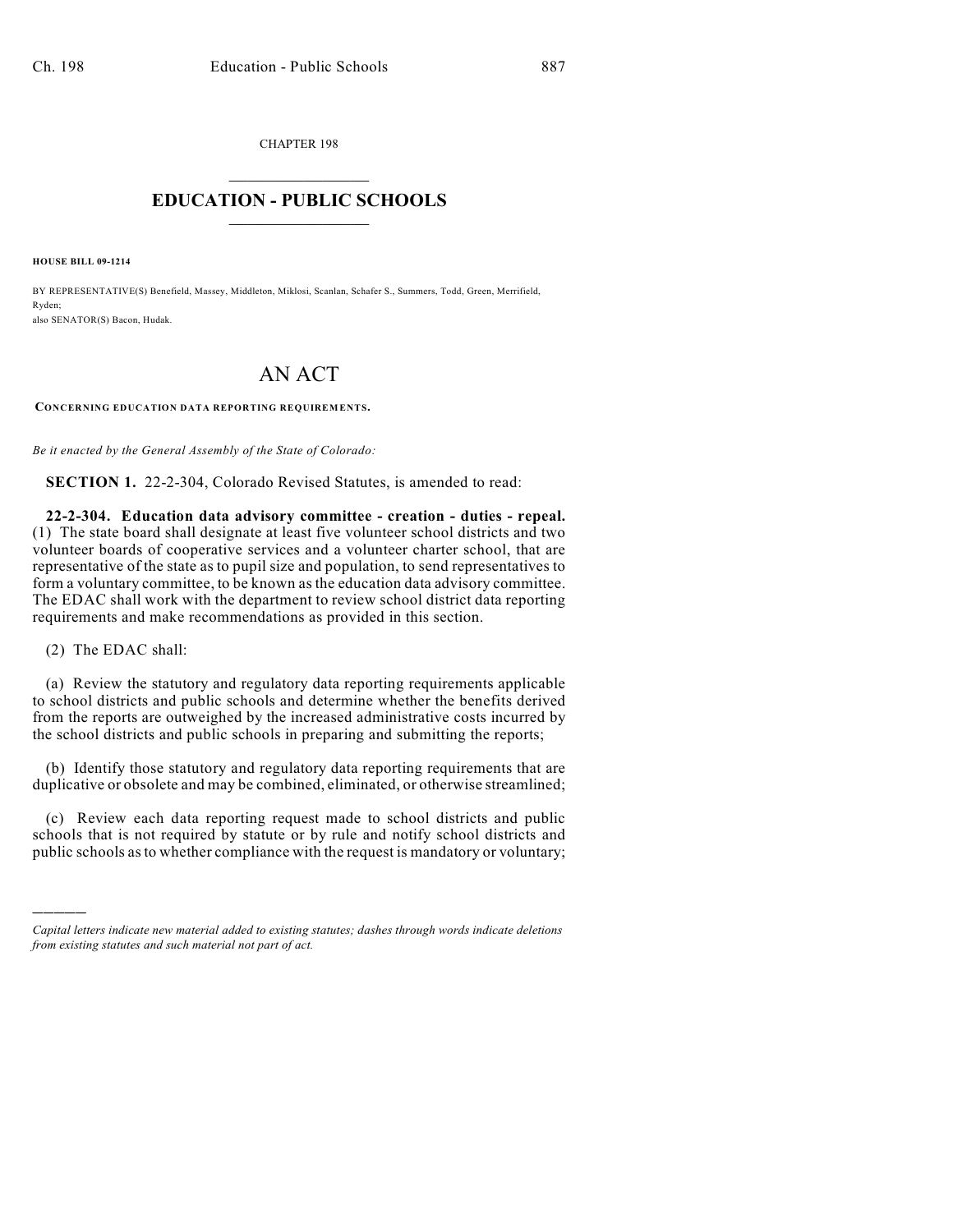(d) Review all proposed STATUTORY AND REGULATORY data reporting requirements, whether proposed in state or federal legislation or in rules, and, TO THE EXTENT PRACTICABLE PRIOR TO FINAL ADOPTION, INFORM THE GENERAL ASSEMBLY OR THE ENACTING STATE OR FEDERAL AGENCY OF THE ESTIMATED COST TO THE SCHOOL DISTRICTS AND PUBLIC SCHOOLS OF COMPLYING WITH THE PROPOSED STATUTORY AND REGULATORY DATA REPORTING REQUIREMENTS AND make recommendations to the department GENERAL ASSEMBLY OR TO THE ENACTING STATE OR FEDERAL AGENCY concerning whether the PROPOSED REQUIREMENTS ARE ALREADY INCLUDED IN EXISTING LAW OR REGULATION AND WHETHER THE PROPOSED requirements are necessary and appropriate; and

(e) Advise the department on the impact of data practices and technology on school districts and public schools; AND

(f) PERIODICALLY REVIEW THE RULES FOR IMPLEMENTING THE FEDERAL "FAMILY EDUCATIONAL RIGHTS AND PRIVACY ACT OF 1974", 20 U.S.C. SEC. 1232g, AND RECOMMEND TO THE STATE BOARD AN INTERPRETATION OF SAID ACT THAT WILL FACILITATE THE EXCHANGE AND SHARING OF STUDENT INFORMATION TO THE GREATEST EXTENT POSSIBLE IN COMPLIANCE WITH THE FEDERAL REGULATIONS FOR IMPLEMENTING SAID ACT.

(3) (a) The EDAC shall annually, or more often if necessary, make recommendations to the state board and the education committees of the senate and the house of representatives, or any successor committees, TO THE APPROPRIATE LEGISLATIVE COMMITTEES OF REFERENCE BASED ON THE SUBJECT MATTER OF THE RECOMMENDATION for the repeal or amendment of statutory and regulatory data reporting requirements that the EDAC has identified as duplicative, obsolete, or inefficient.

(b) (I) ON OR BEFORE SEPTEMBER 15, 2009, THE EDAC SHALL SUBMIT TO THE GENERAL ASSEMBLY AND PUBLISH ON THE DEPARTMENT'S WEB SITE A WRITTEN REPORT LISTING, WITH THE SPECIFIC CITATIONS TO STATUTE OR RULE, THE STATUTORY AND REGULATORY DATA REPORTING REQUIREMENTS FOR WHICH THE BENEFITS DO NOT OUTWEIGH THE COSTS OF REPORTING OR THAT ARE DUPLICATIVE OF OTHER REQUIREMENTS, OBSOLETE, INEFFICIENT, OR NOT USED BY THE REQUESTING AUTHORITY AND SHOULD THEREFORE BE REPEALED.

(II) THIS PARAGRAPH (b) IS REPEALED, EFFECTIVE JULY 1, 2010.

(4) The EDAC shall identify those reporting requirements that may be consolidated into a single report or a single submission for purposes of streamlining data submission for school districts and public schools.

(5) AS USED IN THIS SECTION, "STATUTORY AND REGULATORY DATA REPORTING REQUIREMENTS" INCLUDES ALL DATA REPORTING REQUIREMENTS THAT APPLY TO SCHOOL DISTRICTS AND PUBLIC SCHOOLS AND THAT ARE IMPOSED BY FEDERAL OR STATE STATUTE OR BY RULE OF A FEDERAL OR STATE AGENCY, INCLUDING BUT NOT LIMITED TO THE DATA REPORTING REQUIREMENTS IMPOSED BY THE DEPARTMENT OF HUMAN SERVICES, THE DEPARTMENT OF PUBLIC HEALTH AND ENVIRONMENT, AND THE DEPARTMENT OF HEALTH CARE POLICY AND FINANCING.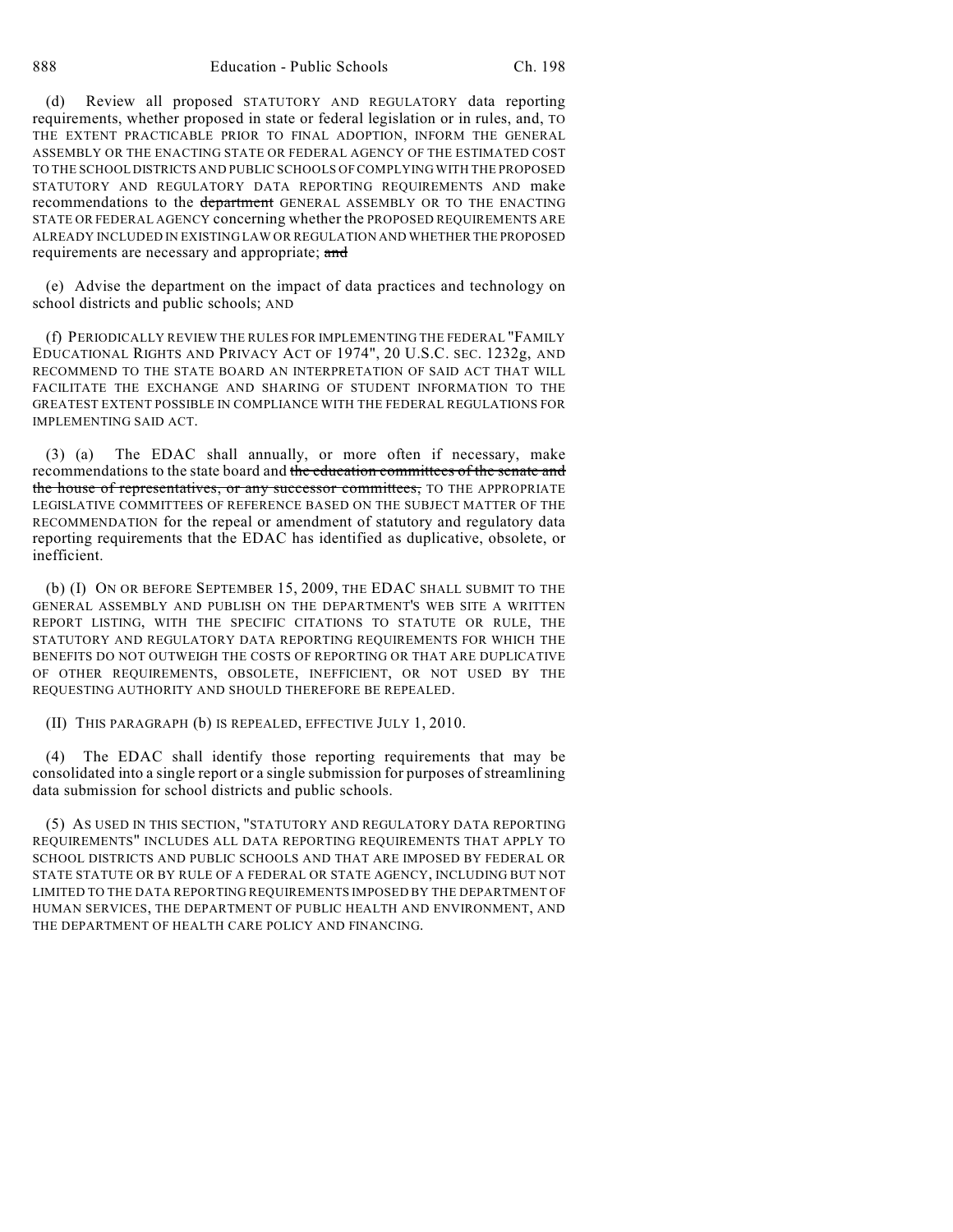$(5)$  (6) (a) This section is repealed, effective July 1, 2017.

(b) Prior to such repeal, the EDAC shall be reviewed as provided in section 2-3-1203, C.R.S.

**SECTION 2.** 22-2-306 (3) and (4), Colorado Revised Statutes, are amended to read:

**22-2-306. Advance notice - legislative declaration - data collection - data submission changes - web site update - submission windows.** (3) (a) To improve the accuracy of submitted data and minimize inaccurate data submissions and errors in data submitted by school districts and public schools, the department shall update data reporting requirements on the department web site on a regular AN ANNUAL basis. At a minimum, The department shall ensure that the department web site is updated within sixty days after receiving notice of any ANNUALLY BY APRIL 1 WITH ALL changes to state or federal data reporting requirements MADE SINCE THE PRECEDING APRIL 1. NO LATER THAN THE FOLLOWING JULY 1, school districts and public schools shall comply with a change THE CHANGES to state or federal data reporting requirements no later than ninety days after the department updates the web site with the change THAT ARE INCLUDED IN THE APRIL 1 UPDATE.

(b) NOTWITHSTANDING ANY PROVISION OF PARAGRAPH (a) OF THIS SUBSECTION (3) TO THE CONTRARY, IF FEDERALLY REQUIRED TIME LINES FOR IMPLEMENTING FEDERAL DATA REPORTING REQUIREMENTS CONFLICT WITH THE PROVISIONS OF PARAGRAPH (a) OF THIS SUBSECTION (3), THE DEPARTMENT, THE SCHOOL DISTRICTS, AND THE PUBLIC SCHOOLS SHALL COMPLY WITH THE FEDERALLY REQUIRED TIME LINES.

(4) (a) To assist the department, school districts, and public schools in exercising reasonable management over data collection and submission activities, FOLLOWING THE ENACTMENT OF LEGISLATION THAT ALTERS DATA COLLECTION REQUIREMENTS, the state board shall have ninety days after the effective date of legislation that alters data collection requirements to promulgate rules to implement the changes IN ACCORDANCE WITH A TIMELINE THAT ENSURES THE RULES ARE EFFECTIVE BY APRIL 1 FOLLOWING THE EFFECTIVE DATE OF THE LEGISLATION. Each school district and public school shall have ninety days after publication of the rules to reformat its data systems BY THE JULY 1 FOLLOWING ENACTMENT OF THE RULES.

(b) NOTWITHSTANDING ANY PROVISION OF PARAGRAPH (a) OF THIS SUBSECTION (4) TO THE CONTRARY, IF FEDERALLY REQUIRED TIME LINES FOR IMPLEMENTING FEDERAL DATA REPORTING REQUIREMENTS CONFLICT WITH THE PROVISIONS OF PARAGRAPH (a) OF THIS SUBSECTION (4), THE STATE BOARD, THE SCHOOL DISTRICTS, AND THE PUBLIC SCHOOLS SHALL COMPLY WITH THE FEDERALLY REQUIRED TIME LINES.

**SECTION 3.** Part 3 of article 2 of title 22, Colorado Revised Statutes, is amended BY THE ADDITION OF A NEW SECTION to read:

**22-2-307. Data reporting requirements - interpretation of federal law suspension.** (1) ON OR BEFORE OCTOBER 1, 2009, AND PERIODICALLY THEREAFTER, THE STATE BOARD SHALL REVIEW THE RULES FOR IMPLEMENTING THE